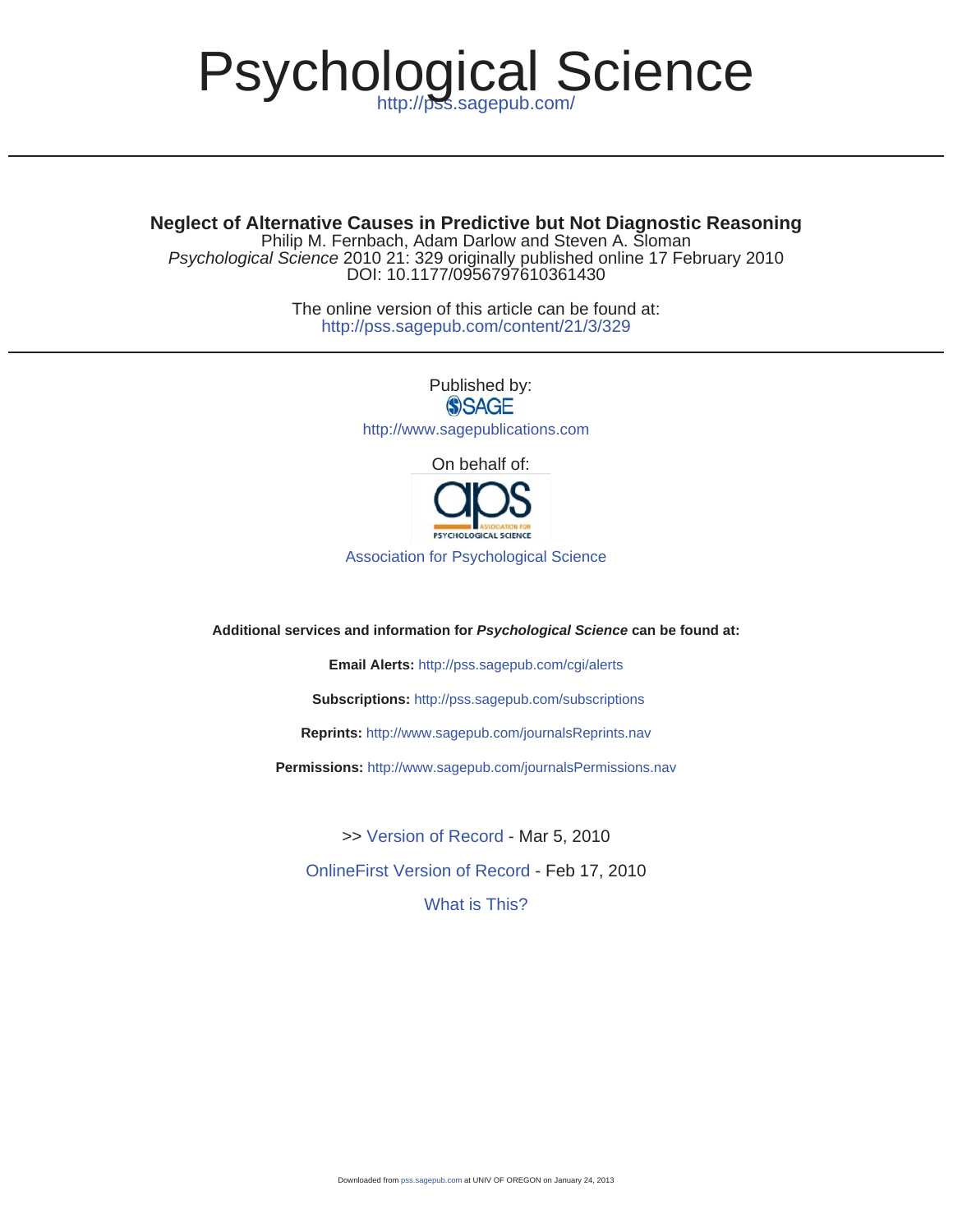

# **Neglect of Alternative Causes in Predictive but Not Diagnostic Reasoning**

# **Philip M. Fernbach, Adam Darlow, and Steven A. Sloman**

Department of Cognitive and Linguistic Sciences, Brown University

#### **Abstract**

Psychological Science 21(3) 329 –336 © The Author(s) 2010 Reprints and permission: sagepub.com/journalsPermissions.nav DOI: 10.1177/0956797610361430 http://pss.sagepub.com



People are renowned for their failure to consider alternative hypotheses. We compare neglect of alternative causes when people make predictive versus diagnostic probability judgments. One study with medical professionals reasoning about psychopathology and two with undergraduates reasoning about goals and actions or about causal transmission yielded the same results: neglect of alternative causes when reasoning from cause to effect but not when reasoning from effect to cause. The findings suggest that framing a problem as a diagnostic-likelihood judgment can reduce bias.

#### **Keywords**

diagnostic reasoning, predictive reasoning, causal reasoning, neglect of alternative causes, medical reasoning, goal shielding, probability judgment

Received 6/2/09; Revision accepted 7/24/09

Causal inference can go in two directions: from cause to effect and from effect to cause. The likelihood of effects can be predicted from knowledge of their causes (*predictive reasoning*), and the likelihood of causes can be diagnosed from their effects (*diagnostic reasoning*). Several biases in judgment can be traced to people's tendency to focus too narrowly on a hypothesis that is currently under consideration, neglecting relevant alternatives (e.g., Doherty, Chadwick, Caravan, Barr, & Mynatt, 1996; Klayman & Ha, 1987; Pitz, Downing, & Reinhold, 1967; Ross & Murphy, 1996). Does such neglect affect reasoning in both directions? Do people (fail to) think about alternative causes to the same extent when making predictions and diagnoses?

A common view is that predictive judgments are overestimated relative to diagnostic ones because predictive reasoning is more natural (Medin, Coley, Storms, & Hayes, 2003; Tversky & Kahneman, 1982). However, neglect of alternative causes would lead to the opposite pattern: underestimation of predictive probability judgments and overestimation of diagnostic probability judgments. Consider a doctor required to judge the probability that an older patient with congestive heart failure will be alive in 5 years. If the doctor neglects alternative possible ailments, he or she will provide a prognosis that is too sunny. Analogously, a doctor who fails to consider alternative causes in diagnosis will overestimate the probability of the ailment already in mind.

Fernbach, Darlow, and Sloman (2009) performed a rational analysis of predictive and diagnostic reasoning about causal

transmissions (e.g., the likelihood a baby has a drug addiction given her or his mother does vs. the likelihood a mother has a drug addiction given her baby does). To test the analysis, we collected judgments of people's underlying beliefs about the causal scenarios (e.g., base rates, causal strength, and strength of alternatives) and compared people's predictive and diagnostic judgments with those implied by the analysis on the basis of the beliefs. The analysis predicted people's diagnostic judgments but overestimated their predictive judgments. This is indirect evidence that people neglect alternatives, but only in the predictive direction.

In this article, we take a more direct approach to assessing the role of alternative causes in the two directions of inference. Our method is to compare standard predictive and diagnostic judgments: those in which alternative causes are implicit (*full conditionals*) with those in which participants are told that no alternative causes are present (*no-alternative conditionals*). The design is depicted in Table 1. Excepting unusual circumstances (Pearl, 1988), alternative causes increase the likelihood of the effect. Therefore, full-conditional probabilities should be judged as higher than no-alternative conditionals. Conversely, in diagnostic reasoning, alternative causes compete to explain the effect and therefore should yield lower

#### **Corresponding Author:**

Philip Fernbach, Department of Cognitive and Linguistic Sciences, Brown University, Box 1978, Providence, RI 02912 E-mail: philip\_fernbach@brown.edu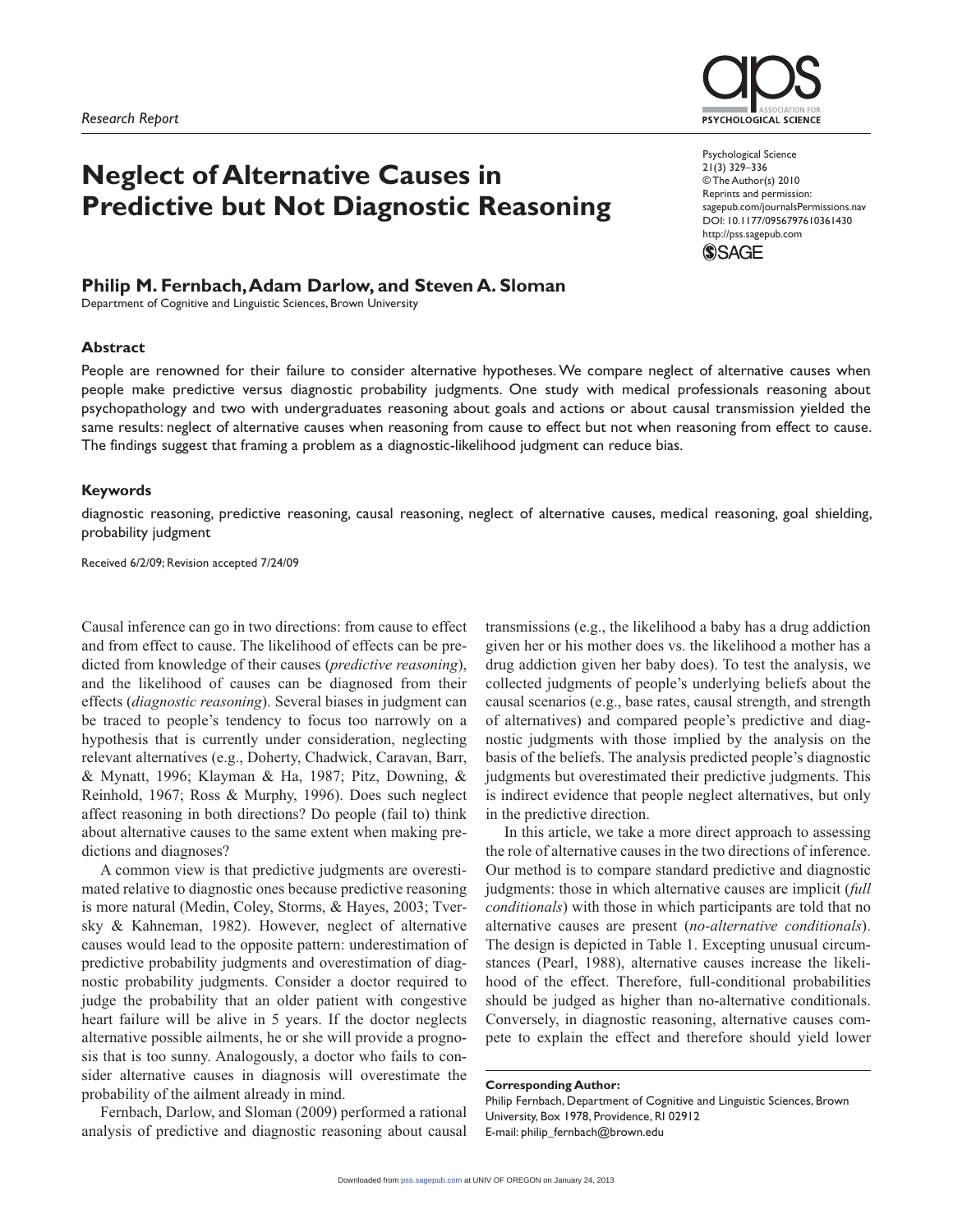|  |  |  |  |  | Table 1. The Design of Experiments I Through 3 |  |  |
|--|--|--|--|--|------------------------------------------------|--|--|
|--|--|--|--|--|------------------------------------------------|--|--|

|                          | Conditional                        |                                                                                  |  |
|--------------------------|------------------------------------|----------------------------------------------------------------------------------|--|
| <b>Judgment</b>          | Full                               | No-alternative                                                                   |  |
| Predictive<br>Diagnostic | P(effect cause)<br>P(cause effect) | P(effect cause, no alternative causes)<br>P(cause effect, no alternative causes) |  |

Note: A predictive judgment is a prediction of the likelihood of an effect based on its cause; a diagnostic judgment is a diagnosis of the likelihood of a cause based on its effect. Full conditionals contain alternative causes; no-alternative conditionals do not contain alternative causes.

probability judgments (often called *discounting* or *explaining away*). Full conditionals should therefore be judged as less likely than no-alternative conditionals. If participants neglect alternatives in prediction, but not in diagnosis, then their judgments of full and no-alternative predictive conditionals should be the same, but full diagnostic conditionals should be judged as less likely than no-alternative conditionals.

Experiment 1 tested the neglect hypothesis in an expert population: mental health practitioners reasoning about a case study. Experiment 2 tested inferences about people's goals and means to achieving those goals, extending existing research on goal shielding (Shah, Friedman, & Kruglanski, 2002). Experiment 3 manipulated strength of alternatives in arguments involving causal transmission. Experiments 2 and 3 allowed us to assess how judgments about full and no-alternative conditionals vary with the strength of alternatives.

# **Experiment 1**

**Table 2.** Questions From Experiment 1

Medical judgment suffers from the same biases as those observed in everyday judgment (Bornstein & Emler, 2001).

One purported source of error is the neglect of alternative causes (e.g., diseases or other medical conditions) when clinicians are called on to make prognoses or diagnoses. Experiment 1 tested whether mental health practitioners would neglect alternatives when making a predictive (prognostic) as opposed to a diagnostic medical judgment.

## *Method*

Two hundred sixty-five mental health practitioners participated as part of a psychopharmacology review course offered by the Massachusetts General Hospital Psychiatry Academy (70% M.D.s, 9% nurse-practitioners, and 21% other; 51% female and 49% male). Participation was voluntary; 56% of course attendees completed the experiment. The participants were assigned alphabetically to one of two groups. The predictive group answered two predictive questions: one full conditional and one no-alternative conditional. The diagnostic group answered two diagnostic questions: one full conditional and one no-alternative conditional. The questions are shown in Table 2. Responses were made on a 10-point scale, ranging from 1, *least likely*, to 10, *most likely*. The full-conditional question was always asked first and was completed on the first day of the course. The no-alternative question was presented the next day.

#### *Results and discussion*

Mean judgments for the predictive and diagnostic questions are shown in Figure 1. To analyze the data, we performed a 2 (direction of inference: predictive or diagnostic)  $\times$  2 (conditional type: full or no-alternative) analysis of variance with repeated measures on the conditional type factor. The analysis revealed a significant interaction between direction of infer-

|                 | Conditional                                                                                                                                                                                                                            |                                                                                                                                                                                                                                                                                                                                                                                                            |  |  |  |
|-----------------|----------------------------------------------------------------------------------------------------------------------------------------------------------------------------------------------------------------------------------------|------------------------------------------------------------------------------------------------------------------------------------------------------------------------------------------------------------------------------------------------------------------------------------------------------------------------------------------------------------------------------------------------------------|--|--|--|
| <b>Judgment</b> | Full                                                                                                                                                                                                                                   | No-alternative                                                                                                                                                                                                                                                                                                                                                                                             |  |  |  |
| Predictive      | Ms. Y is a 32-year-old female who has been diagnosed with<br>depression. Please indicate on the scale below from 1 to<br>10 (1 being the least likely and 10 being the most likely)<br>the likelihood that she presents with lethargy. | Ms. Y is a 32-year-old female who has been diagnosed with<br>depression. A complete diagnostic workup reveals that<br>she has not been diagnosed with any other medical or<br>psychiatric disorder that would cause lethargy. Please<br>indicate on the scale below from 1 to 10 (1 being the least<br>likely and 10 being the most likely) the likelihood that she<br>presents with lethargy.             |  |  |  |
| Diagnostic      | Ms.Y is a 32-year-old female who presented with lethargy.<br>Please indicate on the scale below from 1 to 10 (1 being<br>the least likely and 10 being the most likely) the likelihood<br>that she has been diagnosed with depression. | Ms. Y is a 32-year-old female who presented with lethargy.<br>Please indicate on the scale below from 1 to 10<br>(I being the least likely and 10 being the most likely) the<br>likelihood that she has been diagnosed with depression<br>given that a complete diagnostic workup revealed that<br>she has not been diagnosed with any other medical or<br>psychiatric disorder that would cause lethargy. |  |  |  |

Note: A predictive judgment is a prediction of the likelihood of an effect based on its cause; a diagnostic judgment is a diagnosis of the likelihood of a cause based on its effect. Full conditionals contain alternative causes; no-alternative conditionals do not contain alternative causes.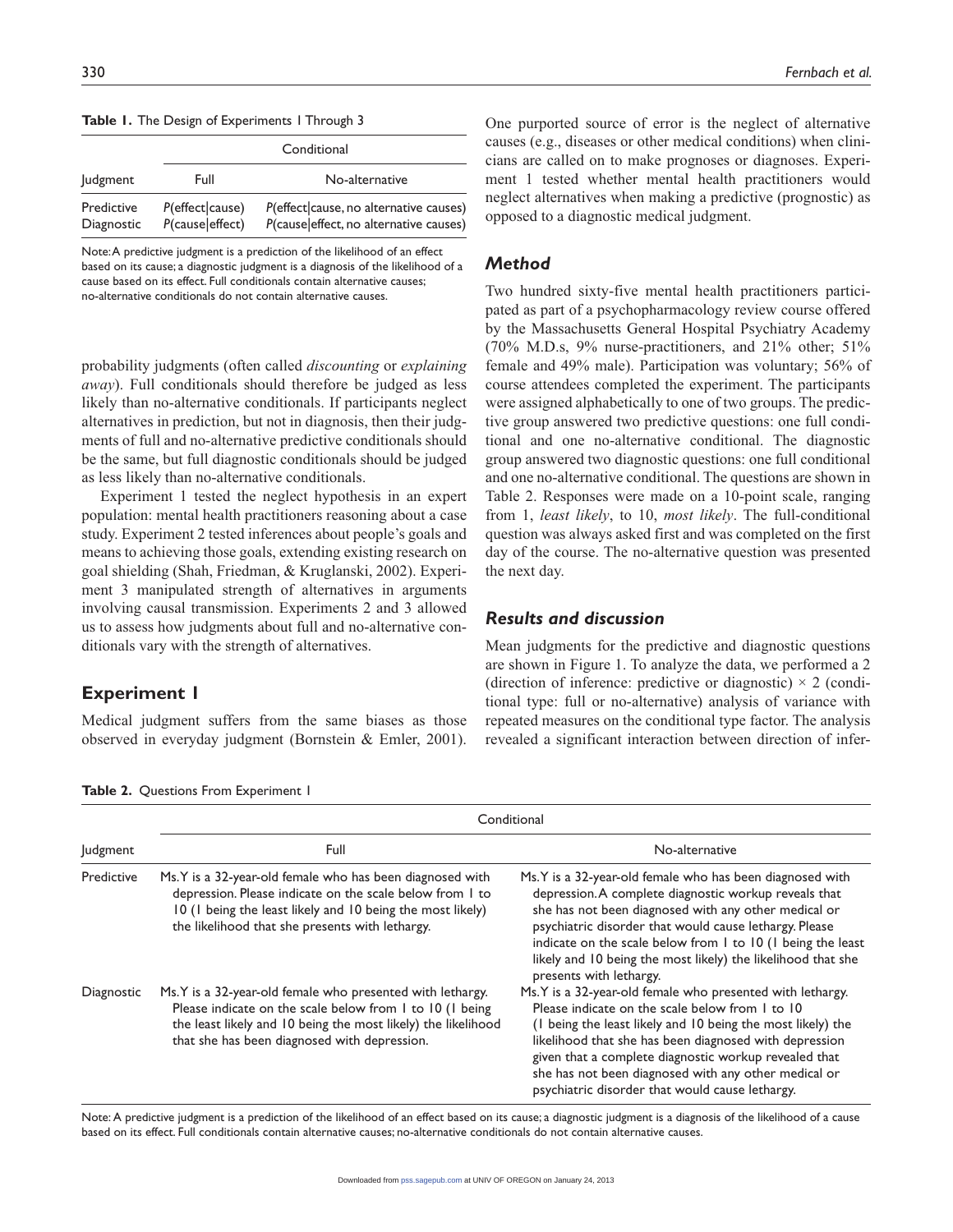

**Fig. 1.** Mean likelihood rating as a function of type of judgment (predictive or diagnostic) and type of conditional (full or no-alternative) in Experiment 1. Responses were made on a 10-point scale, ranging from 1, *least likely*, to 10, *most likely*. Error bars represent standard errors.

ence and conditional type,  $F(1, 263) = 16.5$ ,  $p < .0001$ ,  $\eta_p^2$  = .06, as predicted. There was also a main effect of direction of inference,  $F(1, 263) = 9.1, p < .01, \eta_p^2 = .03$ , and conditional type,  $F(1, 263) = 12.1, p < .001, \eta_p^2 = .04$ . Follow-up planned comparisons revealed a significant difference between full  $(M=5.9)$  and no-alternative  $(M=6.7)$  diagnostic conditionals,  $t(129) = 4.9, p < .0001,$  Cohen's  $d = 1.1$ , but not between predictive full  $(M = 6.9)$  and no-alternative  $(M = 6.8)$  conditionals,  $t(134) = 0.5$ ,  $p > .6$ , Cohen's  $d = 0.04$ .

Predictive judgments were insensitive to the absence of alternative causes. Ratings for diagnostic judgments were higher when alternatives were absent, as they should be. The results support the conclusion that the medical professionals neglected alternatives when reasoning from disease to symptom but took them into account to make a diagnosis.

# **Experiment 2**

One role of predictive and diagnostic reasoning is to inform choices about how to achieve goals. Evaluating a plan of action requires predicting the likelihood of success. Evaluating actions in retrospect requires diagnosing whether they were important for having achieved the goal. Shah, Friedman, and Kruglanski (2002) showed that thinking about one means to achieving a goal reduces thinking about or pursuing alternative means in a variety of tasks. We predicted that this would occur in predictive, but not diagnostic, reasoning.

# *Method*

Seventy-five Brown University students were recruited on campus and participated voluntarily. They were randomly divided into five groups. Groups 1 and 2 gave full-conditional judgments, Groups 3 and 4 gave no-alternative judgments, and Group 5 rated the strength of alternatives. We generated questions for eight goal schemata. We instructed participants to rate how likely each event was, on a scale ranging from 0, *impossible*, to 100, *definite*. Each group answered one question about each schema, and the questions were split so that no participant saw both the predictive and diagnostic questions for a given schema. Thus, for each predictive question that Group 1 answered, Group 2 answered the corresponding diagnostic question and vice versa (and likewise for Groups 3 and 4). The presentation order of the schemata was determined randomly and was the same across all groups.

The five questions for one of the schemata are shown in Table 3. The additional schemata can be viewed in Supporting Details in the Supplemental Material available on-line. The eight questions were displayed on a single page with instructions at the top, and the questionnaire took 5 to 10 min to complete.

#### *Results and discussion*

Mean judgments for the predictive and diagnostic questions are shown in Figure 2a. A 2 (direction of inference: predictive or diagnostic)  $\times$  2 (condition type: full or no-alternative) analysis of variance revealed a significant interaction between direction of inference and condition type,  $F(1, 58) = 22.4$ ,  $p < .0001$ ,  $\eta_p^2 = 0.3$ , as predicted by the neglect hypothesis. There were also main effects of direction of inference,  $F(1, 58) = 10.6, p < .01$ ,  $\eta_p^2 = .2$ , and condition type,  $F(1, 58) = 24.3$ ,  $p < .0001$ ,  $\eta_p^2 = .3$ .

**Table 3.** Sample Questions From Experiment 2

| Question type             | Wording                                                                                                                                                                                              |
|---------------------------|------------------------------------------------------------------------------------------------------------------------------------------------------------------------------------------------------|
| Full predictive           | Imagine you exercise hard in April.<br>How likely is it that you weigh less<br>in May?                                                                                                               |
| No-alternative predictive | Imagine you exercise hard in April. You<br>don't have the opportunity to do<br>anything else to lose weight besides<br>exercising hard. How likely is it that<br>you weigh less in May?              |
| Full diagnostic           | Imagine you weigh less in May than<br>April. How likely is it that you<br>exercised hard in April?                                                                                                   |
| No-alternative diagnostic | Imagine you weigh less in May than<br>April. You didn't have the opportunity<br>to do anything else to lose weight<br>besides exercising hard. How likely is<br>it that you exercised hard in April? |
| Strength of alternatives  | Imagine you don't exercise hard in<br>April. How likely is it that you weigh<br>less in May?                                                                                                         |

Note: A predictive judgment is a prediction of the likelihood of an effect based on its cause; a diagnostic judgment is a diagnosis of the likelihood of a cause based on its effect. Full conditionals contain alternative causes; no-alternative conditionals do not contain alternative causes. For strengthof-alternative questions, participants rated the strength of the alternatives presented. Participants rated how likely each event was on a scale ranging from 0, *impossible*, to 100, *definite*.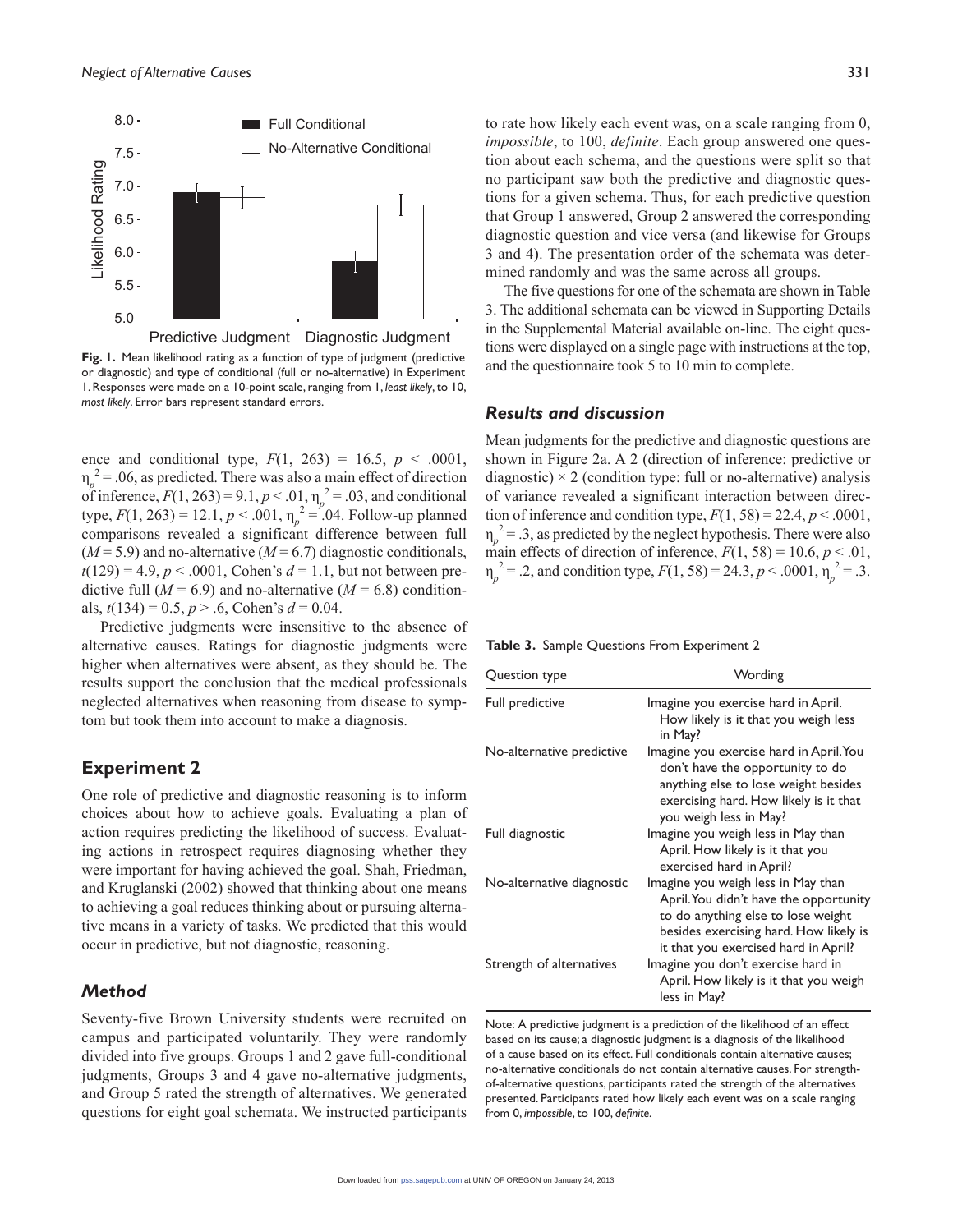

**Fig. 2.** Mean likelihood rating as a function of (a) type of judgment (predictive or diagnostic) and type of conditional (full or no-alternative) and (b) type of judgment, type of conditional, and type of alternative schemata (strong or weak) in Experiment 2. Participants rated likelihood on a scale ranging from 0, *impossible*, to 100, *definite*. Error bars represent standard errors.

Planned comparisons revealed a significant difference between full  $(M = 54.7)$  and no-alternative  $(M = 83.3)$  diagnostic conditionals,  $t(58) = 7.0, p < .0001$ , Cohen's  $d = 1.8$ , but none for full  $(M=59.2)$  or no-alternative  $(M=58.8)$  predictive conditionals, *t*(58) < 0.08, *p* > .9, Cohen's *d* = 0.02.

We divided the schemata evenly into strong versus weak alternatives on the basis of the strength-of-alternatives ratings. Mean conditional probability judgments for each group are shown in Figure 2b. To assess the effect of strength of alternatives on full and no-alternative judgments, we compared responses to strong and weak items separately for each type of question. Strong alternatives yielded lower diagnostic

full-conditional judgments than weak alternatives,  $t(56) = 4.3$ ,  $p < .0001$ , Cohen's  $d = 1.1$ . None of the other groups showed differences across the strong/weak factor.

As in Experiment 1, the presence of alternatives influenced only diagnostic judgments and did so appropriately: Strong alternatives lowered full diagnostic conditional judgments to a greater degree than weak alternatives, but the strength of alternatives had no effect on no-alternative diagnostic judgments. Predictive judgments were insensitive to both the strength and even absence of alternatives. The results again suggested that people neglect alternatives in the predictive direction but treat alternatives appropriately when reasoning diagnostically.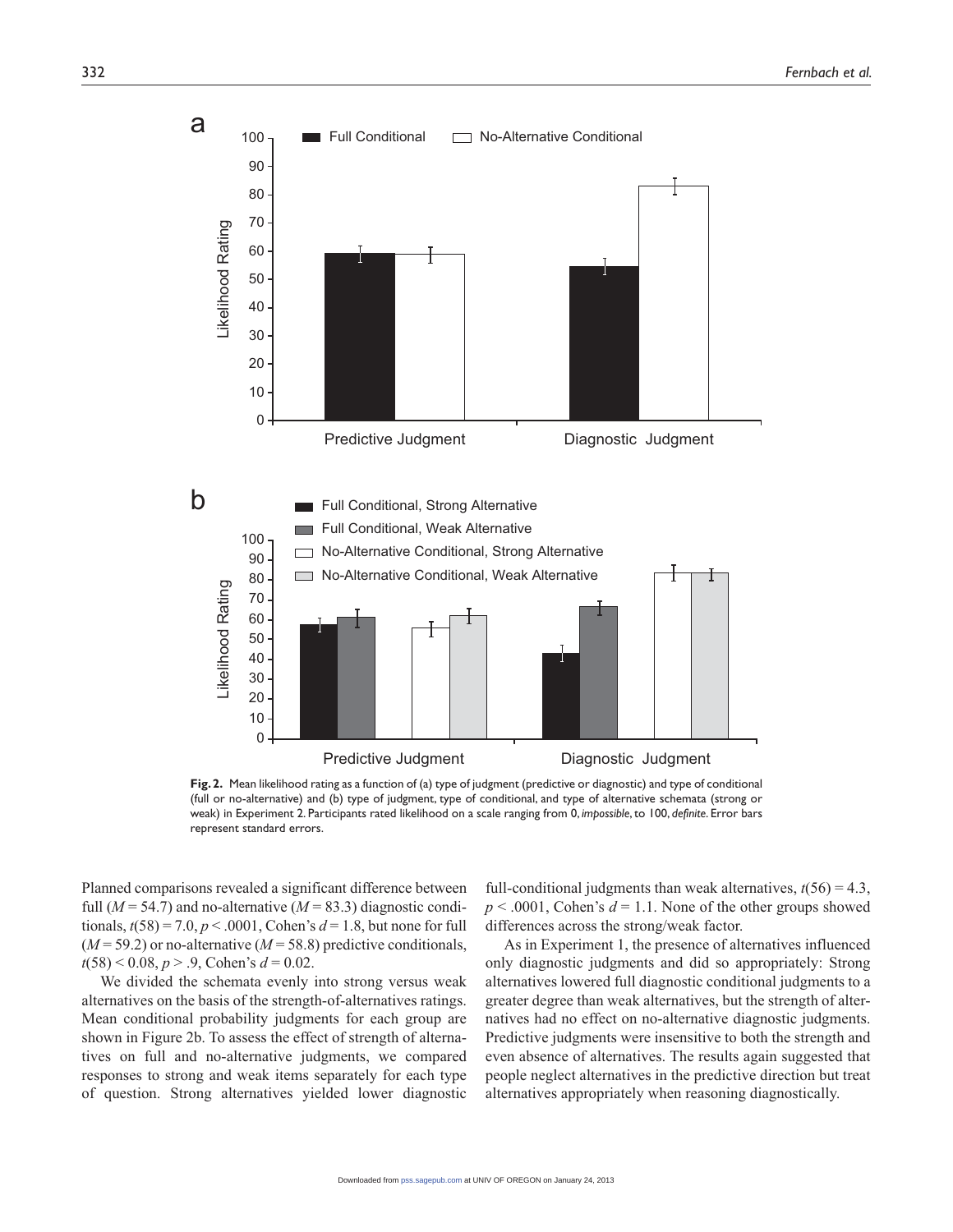# **Experiment 3**

Experiment 3 was designed to replicate and extend the results of Experiment 2 to causal transmission arguments of the type tested in Fernbach et al. (2009). These arguments manipulated strength of alternatives, allowing further validation of the pattern of neglect in Experiment 2.

# *Method*

Sixty-three Brown University students participated for class credit or were paid \$8 per hour. They were divided into four groups. Groups 1 and 2 answered the full-conditional questions, and Groups 3 and 4 answered the no-alternative conditional questions. Each question referred to a causal transmission in which a predicate was transmitted from a cause category to an effect category. For each set of categories, we used two predicates: one that implied strong alternative causes and one that implied weak alternative causes. Fernbach et al. (2009) had verified that the strong predicates yielded higher alternativestrength judgments than did the weak predicates. As in Experiment 2, no participant saw the predictive and diagnostic questions for a particular predicate. We used 10 sets of categories and two predicates per set. Each participant therefore answered 20 questions. Participants rated how likely each event was on a scale ranging from 0, *impossible*, to 100, *definite*.

The four questions for a weak and strong version of a sample argument are shown in Table 4. The additional categories

| ostitu tu i<br>. n., | $\mathbf{1}$ $\mathbf{C}$ |  |
|----------------------|---------------------------|--|

and predicates can be viewed in Supporting Details in the Supplemental Material available on-line. The procedure was identical to Experiment 2 except that the questionnaire was completed on a computer in a lab.

# *Results and discussion*

Mean judgments for the predictive and diagnostic questions are shown in Figure 3a. A 2 (direction of inference: predictive or diagnostic)  $\times$  2 (conditional type: full or no-alternative) analysis of variance revealed a significant interaction between direction of inference and conditional type,  $F(1, 61) = 62.3$ ,  $p < .0001$ ,  $\eta_p^2 = .5$ , and main effects of direction of inference,  $F(1, 61) = 18.0, p < .0001, \eta_p^2 = .2$ , and of conditional type,  $F(1, 61) = 24.9, p < .0001, \eta_p^2 = .3.$  Planned comparisons revealed a significant difference between full  $(M = 69.3)$  and no-alternative ( $M = 93.9$ ) diagnostic conditionals,  $t(61) = 8.4$ ,  $p \leq .0001$ , Cohen's  $d = 2.2$ , but no difference for full  $(M =$ 74.7) or no-alternative  $(M = 75.8)$  predictive conditionals,  $t(58) = 0.4$ ,  $p > .7$ , Cohen's  $d = 0.09$ . Mean responses for the strong and weak alternatives are shown in Figure 3b. As in Experiment 2, alternative strength had a significant effect only on full diagnostic judgments,  $t(64) = 7.8$ ,  $p < .0001$ , Cohen's  $d = 2.0$ .

The pattern of results in Experiment 3 was identical to Experiment 2: The explicit absence of an alternative cause affected diagnostic but not predictive judgments, and strength of alternatives affected only full diagnostic judgments.

|                           | Predicate                                                                                                                                                                                                                                       |                                                                                                                                                                                                                                                                                              |  |  |  |
|---------------------------|-------------------------------------------------------------------------------------------------------------------------------------------------------------------------------------------------------------------------------------------------|----------------------------------------------------------------------------------------------------------------------------------------------------------------------------------------------------------------------------------------------------------------------------------------------|--|--|--|
| Question type             | Strong alternative                                                                                                                                                                                                                              | Weak alternative                                                                                                                                                                                                                                                                             |  |  |  |
| Full predictive           | The coach of a high school football team is highly<br>motivated. How likely is it that his team is highly<br>motivated?                                                                                                                         | The coach of a high school football team knows a<br>complicated play. How likely is it that his team<br>knows a complicated play?                                                                                                                                                            |  |  |  |
| No-alternative predictive | The coach of a high school football team is highly<br>motivated. Imagine a situation in which there<br>are no other possible causes of the team being<br>motivated except for the coach. How likely is it<br>that the team is highly motivated? | The coach of a high school football team knows a<br>complicated play. Imagine a situation in which there<br>are no other possible causes of the team knowing<br>a complicated play, except for the coach teaching<br>it to them. How likely is it that the team knows a<br>complicated play? |  |  |  |
| Full diagnostic           | A high school football team is highly motivated.<br>How likely is it that their coach is highly<br>motivated?                                                                                                                                   | A high school football team knows a complicated<br>play. How likely is it that their coach knows a<br>complicated play?                                                                                                                                                                      |  |  |  |
| No-alternative diagnostic | A high school football team is highly motivated.<br>Imagine a situation in which there are no other<br>possible causes of the team being motivated<br>except for the coach. How likely is it that the<br>coach is highly motivated?             | A high school football team knows a complicated play.<br>Imagine a situation in which there are no other<br>possible causes of the team knowing a complicated<br>play, except for the coach teaching it to them. How<br>likely is it that the coach knows a complicated play?                |  |  |  |

**Table 4.** Sample Questions From Experiment 3

Note: A predictive judgment is a prediction of the likelihood of an effect based on its cause; a diagnostic judgment is a diagnosis of the likelihood of a cause based on its effect. Full conditionals contain alternative causes; no-alternative conditionals do not contain alternative causes. Participants rated how likely each event was on a scale ranging from 0, *impossible*, to 100, *definite*.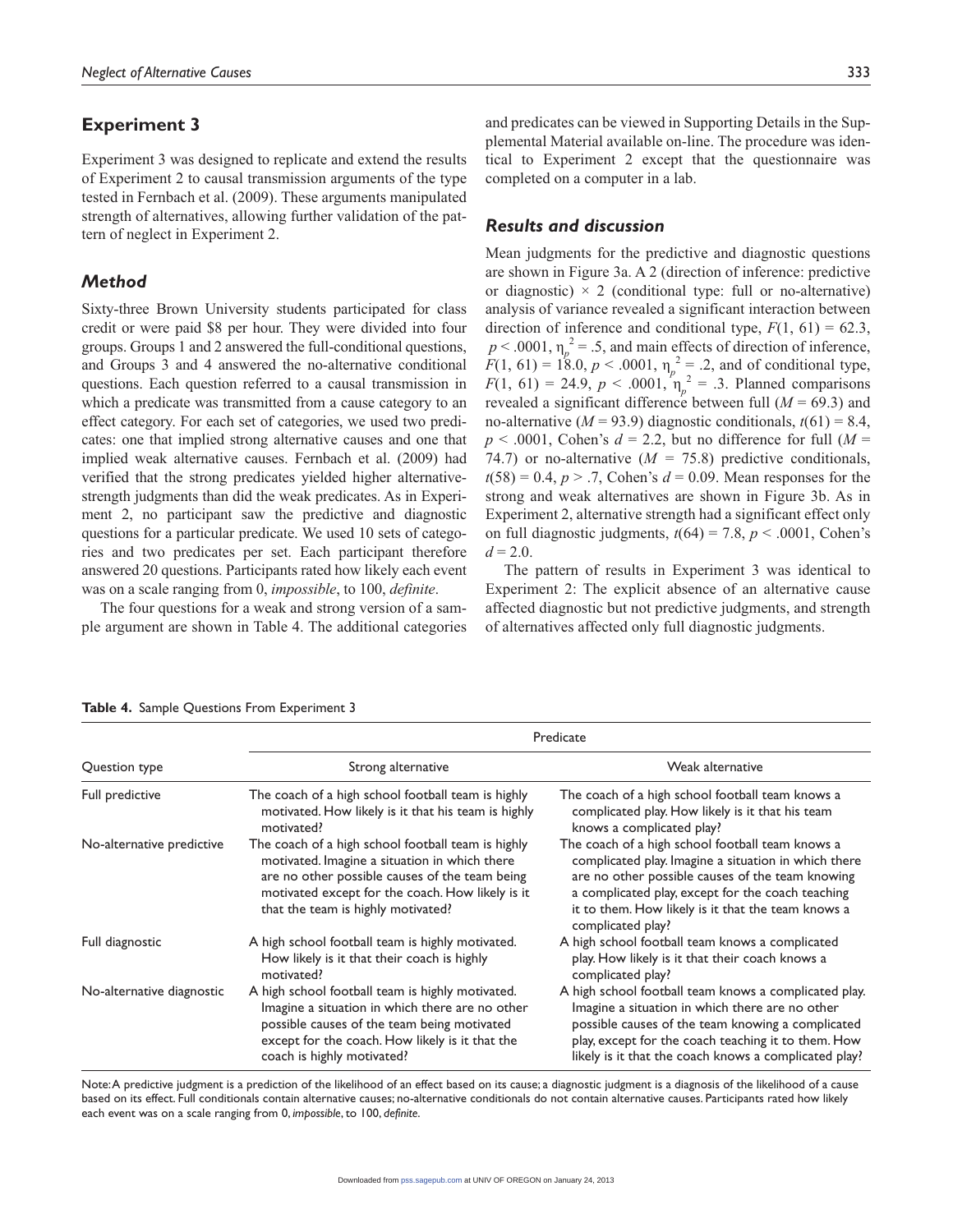

**Fig. 3.** Mean likelihood rating as a function of (a) type of judgment (predictive or diagnostic) and type of conditional (full or no-alternative) and (b) type of judgment, type of conditional, and strength of alternatives (strong or weak) in Experiment 3. Participants rated likelihood on a scale ranging from 0, *impossible*, to 100, *definite*. Error bars represent standard errors.

# **General Discussion**

Whether experts reasoning about psychopathology or undergraduates reasoning about their goals and actions or causal transmissions, people neglected alternative causes when making predictive-likelihood judgments but were sensitive to them when reasoning diagnostically.

#### *Alternative explanations*

One might argue that the pattern of results reflects the special status of no-alternative diagnostic judgments. These

probabilities should be rated very highly, equal to 1 or close to it, making the difference between full and no-alternative diagnostic judgments obvious. Conversely, the difference between no-alternative and full predictive judgments is subtler because neither takes a value at the end of the probability scale. This interpretation predicts the high likelihood ratings in the noalternative diagnostic condition relative to other judgments, but not the effects of alternative strength in Experiments 2 and 3. In diagnostic reasoning, participants were sensitive not just to the presence or absence of alternatives, but to the degree of alternative strength. Predictive judgments did not vary with alternative strength.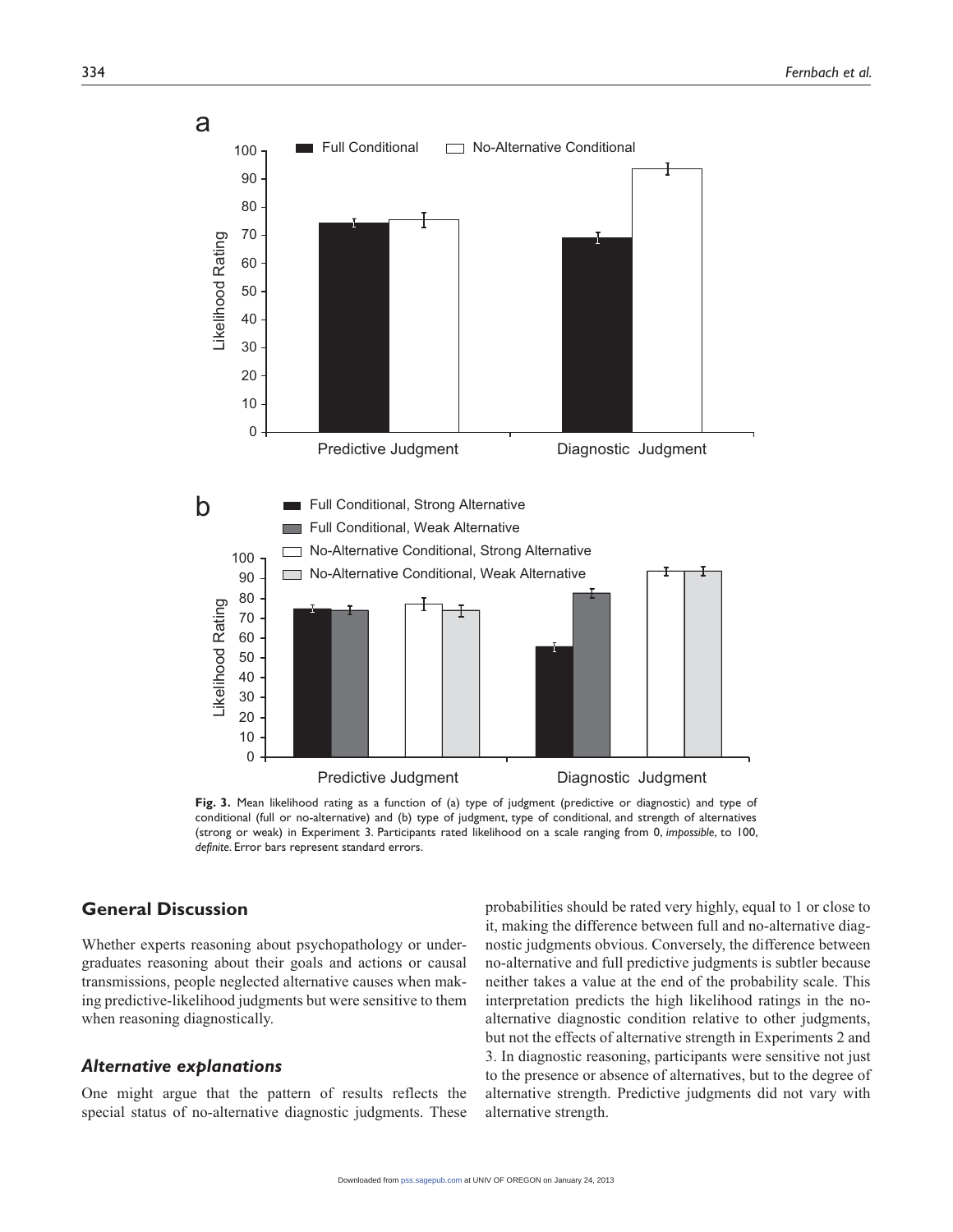Another potential explanation for the results is that people neglected alternatives in the predictive direction because of pragmatic considerations. Do people interpret full conditionals as containing an implicature to ignore unmentioned causes in the predictive direction only? We tried to avoid such implicatures by choosing wordings that lent themselves more naturally to the intended interpretation: the full conditional. For example, in Experiment 1, participants were told that Ms. Y was diagnosed with depression and then were asked to judge the likelihood of her presenting with lethargy. Admittedly, it remains a logical possibility that people interpreted this as a request to judge the probability that the patient presents with lethargy that is due to depression and not any other cause, but we find this interpretation unlikely. Nonetheless, there is a fine line between a cognitive process that habitually neglects relevant information and a pragmatic one that infers intent to exclude the information. The role of pragmatics in these kinds of probability judgments is worthy of further exploration.

## *Potential mechanisms*

A more complete explanation for the divergence between predictive and diagnostic reasoning emerges from a consideration of the demands imposed by the two directions of reasoning. People make predictions by simulating the mechanisms that produce predicted states from specific causes (Hagmayer & Waldmann, 2000; Kahneman & Tversky, 1982), and people tend to simulate one or a small number of mechanisms for a particular outcome (Dougherty, Gettys, & Thomas, 1997). It is reasonable to start with the cause that is picked out by the current argument or situation. Generating novel explanations is difficult because of the vast number of potentially relevant factors (Josephson & Josephson, 1984; Peirce, 1931/1965). Diagnosticlikelihood judgments, however, demand comparing the cause at hand with alternative possible causes; engaging in explanation is unavoidable. The presence of an explanatory process may also be why making diagnostic judgments seems harder than making predictive ones (Tversky & Kahneman, 1982).

#### *Implications*

Our findings are at odds with the claim that predictions are positively biased relative to diagnoses (Medin et al., 2003; Tversky & Kahneman, 1982). Instead we found that predictions are underestimated due to the neglect of alternatives. The effect reported by Tversky and Kahneman is based on only a single question, and those reported by Medin et al. may be driven by strong alternative causes lowering diagnostic judgments and not by bias (for more details, see Fernbach et al., 2009).

Neglect of alternatives in predictive-likelihood judgments implies an undue optimism in the case of medical prognoses (or pessimism regarding the success of treatments) and undue pessimism in the case of planning and goal pursuit. For example, a graduate student thinking about future job prospects in the context of his or her current research neglects the effects of future research. In the light of research showing neglect of alternatives in some diagnostic situations (Doherty et al., 1996; Fischhoff, Slovic, & Lichtenstein, 1978), the consideration of alternatives in diagnostic-likelihood judgments is at least as surprising as the neglect in predictive ones. It is notoriously difficult to get people to consider alternative hypotheses. One debiasing strategy is to get them to consider the opposite (Lord, Lepper, & Preston, 1984). Our work suggests that getting people to consider alternatives may be facilitated by having them explicitly judge how likely their hypothesis is, given the evidence, especially when the hypothesis can be construed as a potential cause of the evidence. People apparently are already equipped to consider alternative causes under these conditions.

#### **Acknowledgments**

The data from Experiment 1 appeared in a poster presented at the Simches Symposium, Boston, MA, November 2008 (Romeo et al., 2008). We thank Jonathan Bogard for collecting data and Leonel Garcia-Marques, Ju-Hwa Park, and John Santini for discussions of the work. We also thank Marc Buehner and two anonymous reviewers for comments on an earlier draft.

#### **Declaration of Conflicting Interests**

The authors declared that they had no conflicts of interest with respect to their authorship or the publication of this article.

#### **Funding**

This work was supported by National Science Foundation Award 0518147.

#### **Supplemental Material**

Additional supporting information may be found at http://pss.sagepub .com/content/by/supplemental-data

#### **References**

- Bornstein, B.H., & Emler, A.C. (2001). Rationality in medical decision making: A review of the literature on doctors' decision-making biases. *Journal of Evaluation in Clinical Practice*, *7*, 97–107.
- Doherty, M.E., Chadwick, R., Caravan, H., Barr, D., & Mynatt, C.R. (1996). On people's understanding of the diagnostic implications of probabilistic data. *Memory & Cognition*, *24*, 644–654.
- Dougherty, M.R.P., Gettys, C.F., & Thomas, R.P. (1997). The role of mental simulation in judgments of likelihood. *Organizational Behavior and Human Decision Processes*, *70*, 135–148.
- Fernbach, P.M., Darlow, A., & Sloman, S.A. (2009). *Asymmetries in predictive and diagnostic reasoning*. Manuscript submitted for publication.
- Fischhoff, B., Slovic, P., & Lichtenstein, S. (1978). Fault trees: Sensitivity of estimated failure probabilities to problem representation. *Journal of Experimental Psychology: Human Perception and Performance*, *4*, 330–344.
- Hagmayer, Y., & Waldmann, M.R. (2000). Simulating causal models: The way to structural sensitivity. In L.R. Gleitman & A.K. Joshi